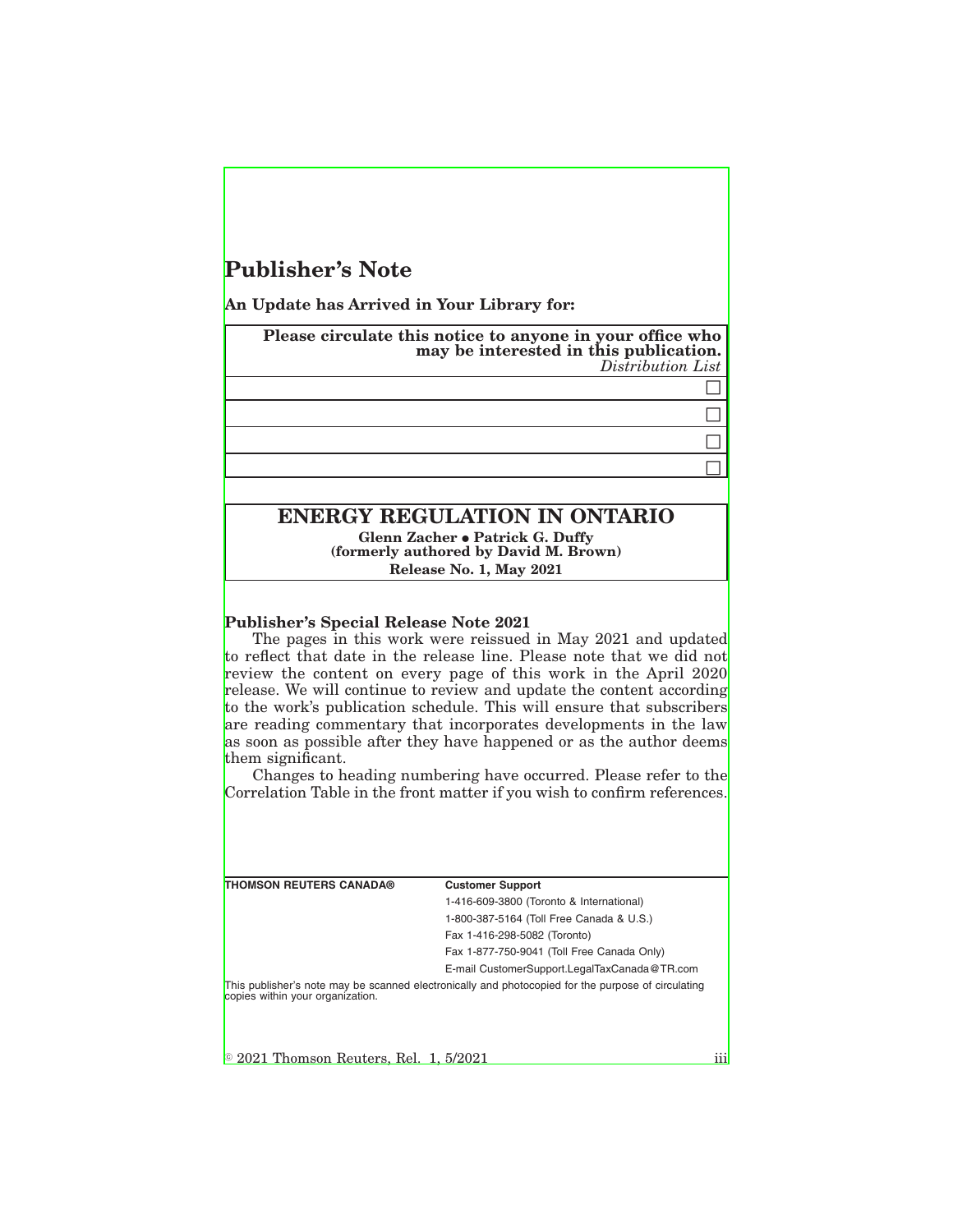### **What's New in this Update:**

This update of Energy Regulation in Ontario contains updates and revisions to Chapter 1 (A Brief History of Energy Deregulation in Ontario), Chapter 2 (The Ontario Energy Board: Structure, Powers and Jurisdiction), and Chapter 3 (Ontario Energy Board: Practice and Procedures).

### **Highlights**

iv

- E **A Brief History of Energy Deregulation in Ontario — Bending the Cost Curve** – The last half of the decade, 2015 to 2020, was a period during which the provincial government and regulatory agencies sought to abate or at least substantially slow new energy infrastructure investment and reduce overall system cost. Government initiatives over the previous decade to retire coal generation, acquire new capacity resources and further decarbonize the electricity system through investments in wind, solar and other renewable resources under the *Green Energy Act* came at a significant cost. Between 2006 and 2016, the Ontario Power Authority (and later the IESO) entered into over 30,000 procurement contracts for over 7,000 MW of capacity, resulting in substantial increases to consumers' electricity bills.
- The Ontario Energy Board: Structure, Powers and **Jurisdiction — Board Powers and Structure** — The Board's organizational and governance structure was significantly revised in 2020 by *Fixing the Hydro Mess Act, 2019* which, among other things, was intended to increase the accountability within the Board. This was achieved by restructuring the Board to achieve a greater separation between the Board's management, administrative and adjudicative functions. As a result of the new structure, the Board is composed of a board of directors, Chief Executive Officer, and commissioners including the office of the Chief Commissioner, all of whom carry out their allocated powers and responsibilities.
- **Ontario Energy Board: Practice and Procedures -Judicial Review of a Board Order; Stated Case** — There is some question as to whether issues related to procedural fairness before the Board should proceed by way of appeal or judicial review. The Divisional Court has indicated that the question is determined by whether or note there is an "Order" from which an appeal can be made, but that it is somewhat academic as the Divisional Court has jurisdiction in either case. The difference, if any, between the two routes could be in the standard of review to be applied, particularly in light of the approach to standard of review enunciated by the